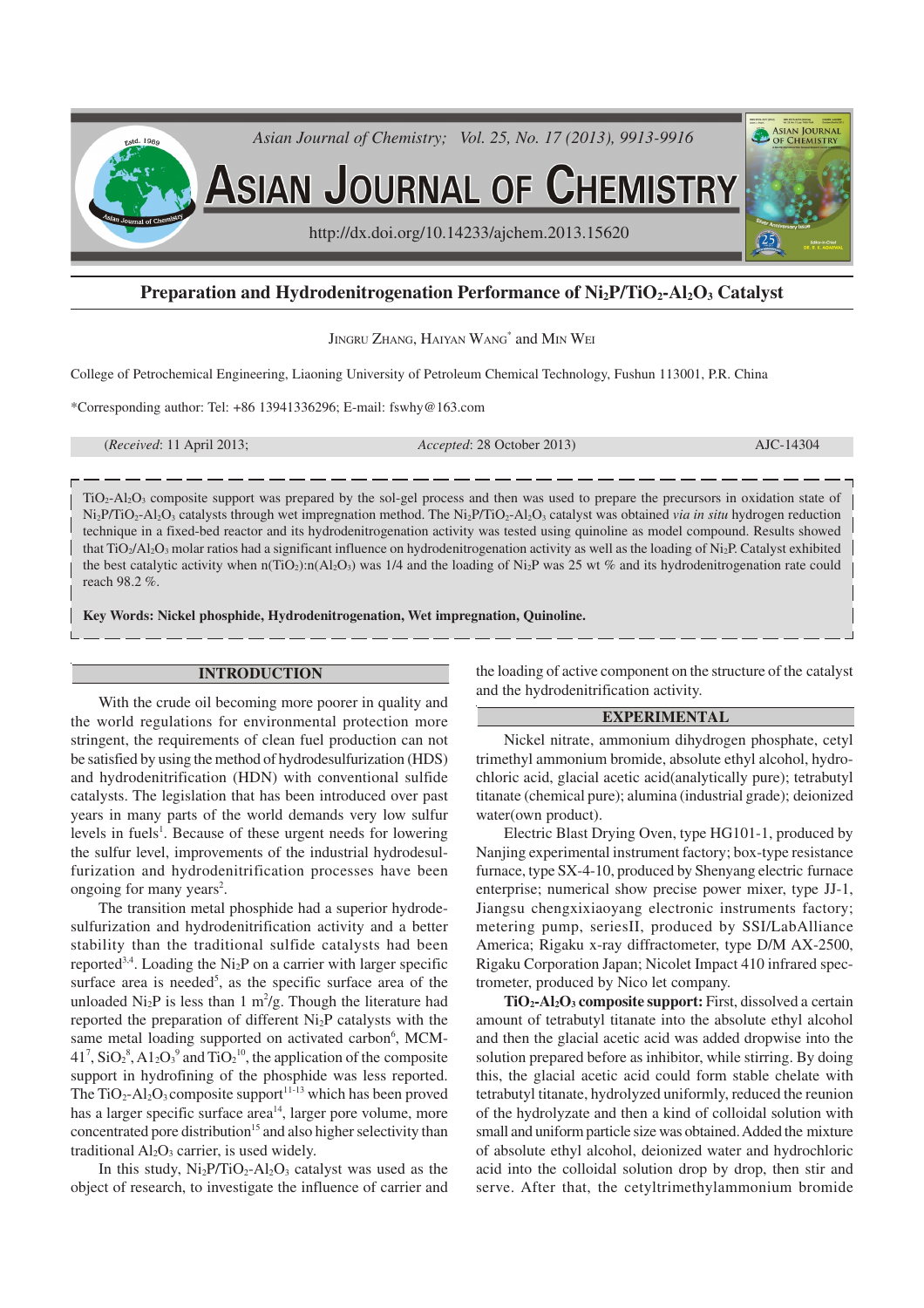(CTAB) which was used as the sole template, was added slowly to the mixture mixed well before, to make sure that the colloidal particles formed an open-framework. Meanwhile, added  $A1_2O_3$ into the colloidal solution slowly, stirring for 2 h and standing for 24 h at room temperature and the colloidal sol lost mobility gradually and formed rigid gels. Put the rigid gels into the electric drum wind drying oven, in which the water, organic group and solvent inside the rigid gels could be removed after drying at 120 ºC for 24 h. Put the crystal prepared with the above steps into muffle furnace, calcinated it up from room temperature to 550 ºC in the method of temperature programming (at the rate of 25 °C/15 min) and stayed for 4 h at this temperature, then the  $TiO<sub>2</sub>-Al<sub>2</sub>O<sub>3</sub>$  composite support was obtained.

### **Preparation of catalyst**

**Bulk Ni2P:** Bulk Ni2P, used as reference, was prepared following a two-step procedure<sup>16</sup>. In the first step, a certain volume of NH4H2PO4 solution was added to the same volume of  $Ni(NO<sub>3</sub>)<sub>2</sub>·6H<sub>2</sub>O$  solution that was maintained under magnetic stirring. The mixed solution was dissolved after the addition of nitric acid to adjust the pH value and then dried and calcined, resulting in a ling brown solid, which will be referred to herein as  $Ni_xP_yO_z$ . In the second step,  $Ni_xP_yO_z$  was reduced to  $Ni_2P$  by TPR.

**Preparation of precursor:** The TiO<sub>2</sub>-A1<sub>2</sub>O<sub>3</sub> composite support was impregnated using the incipient wetness method by means of a solution resulting from the mixing of  $NH_4H_2PO_4$ and  $Ni(NO<sub>3</sub>)<sub>2</sub>·6H<sub>2</sub>O$  dissolved by the deionized water (determine water absorption of the carrier in advanced). The amounts of  $NH_4H_2PO_4$  and  $Ni(NO_3)_2·6H_2O$  were calculated to achieve the mole ratio  $n_{Ni}/n_P = 2/1.3$  and the loading was calculated by Ni2P. After 2 h of impregnation at room temperature, 12 h of drying at 120 ºC and 4 h of calcinating at 550 ºC using the method of temperature programming (at the rate of 25 ºC/15 min), the precursor of  $Ni<sub>2</sub>P/TiO<sub>2</sub>-A1<sub>2</sub>O<sub>3</sub>$  catalyst could be obtained finally.

*In situ* **reduction:** The hydrodenitrification of quinoline was carried out using a fixed-bed pressure micro-reactor. Prior to hydrodenitrification reaction, the oxidic precursors of the phosphides were transformed into the active phases using an *in situ* H<sub>2</sub> TPR method. The precursor of Ni<sub>2</sub>P/TiO<sub>2</sub>-Al<sub>2</sub>O<sub>3</sub> was pelleted, crushed and sieved to 20-40 meshes. A total of 10 mL precursor was putted into the reaction tube. The precursor was reduced in a 100 mL/min  $H_2$  flow by heating from room temperature to 120 °C at 5 °C/min and holding at 120 °C for 1 h, then from 120 to 400 °C at 5 °C/min and holding at 400 °C for 1 h, eventually from 400-550 ºC at 2 ºC/min and holding at 550 ºC for 150 min. Then the reactor was cooled to the hydrodenitrification reaction temperature (300 ºC) to gain the final catalyst of  $Ni<sub>2</sub>P/TiO<sub>2</sub>-Al<sub>2</sub>O<sub>3</sub>$ .

**Characterization of catalyst:** The XRD diffractograms of the composite support and the catalyst, either in passivated or in oxidic form were obtained in a Rigaku D/MAX 2500 diffractometer operated at 40kV and 30mA, using nickelfiltered  $CuK_{\alpha}$  monochromatized radiation. The scanning rate is 6°/min and scanning range is  $2\theta = 10{\text -}8$ °. The Fourier transform infrared (FT-IR) spectra were collected on a Nicolet-Impact 410 Spectrometer, which used KBr as the supporter of

the structure of samples and the vibration of the framework and the samples were recorded.

**Evaluation hydrodenitrification activity:** The hydrodenitrification activities of the catalysts were investigated using an undecane solution containing 1 wt % quinoline as the model compound in the fixed-bed pressure micro-reactor. The operating condition of the reactor were reaction temperature 300-360 ºC, total H2 pressure 3 MPa, hydrogen-oil ratio 500  $(v/v)$  and LHSV 3 h<sup>-1</sup>. Emptied the hydrodenitrification products after 3 h achieved the steady reaction condition and then took samples after another 1 h. Liquid samples were collected at an interval of 0.5 h. The nitrogen removal ratio of the sample that could show the activity of the catalyst was analyzed by a gas chromatographs equipped with an FID detector using commercial HP-5 column.

#### **RESULTS AND DISCUSSION**

The XRD patterns of  $TiO<sub>2</sub>-Al<sub>2</sub>O<sub>3</sub>$  composite support with different mole ratio of  $TiO<sub>2</sub>/Al<sub>2</sub>O<sub>3</sub>$  are shown in Fig. 1. Compared to JCPDS, XRD diffractograms of the sample presented broad and sharp characteristic peaks of anatase at  $2\theta = 25.4^{\circ}$ ,  $37.8^\circ$ ,  $47.8^\circ$ ,  $54.7^\circ$  and  $63.8^\circ$  tending to be perfect<sup>17</sup>, indicating that  $TiO<sub>2</sub>$  and  $Al<sub>2</sub>O<sub>3</sub>$  existed, respectively in the anatase and the  $\gamma$ -Al<sub>2</sub>O<sub>3</sub> crystal structure. As the mole ratio of TiO<sub>2</sub>/Al<sub>2</sub>O<sub>3</sub> decreased, the characteristic peaks of  $TiO<sub>2</sub>$  (anatase) decreased and that of  $Al_2O_3$  increased.



Fig. 1. XRD patterns of TiO<sub>2</sub>-A1<sub>2</sub>O<sub>3</sub> with different mole ratios of TiO<sub>2</sub>/ Al<sub>2</sub>O<sub>3</sub>:(1)-1:2; (2)-1:4; (3)-1:6; (4)-1:8; - TiO<sub>2</sub>; - Al<sub>2</sub>O<sub>3</sub>

Fig. 2 shows the XRD diffractograms of the catalyst with different loading of Ni2P under the condition that mole ratio of TiO<sub>2</sub>/Al<sub>2</sub>O<sub>3</sub> was 1:4. The diffraction patterns of the Ni<sub>2</sub>P/  $TiO<sub>2</sub>-A1<sub>2</sub>O<sub>3</sub>$  show a combination of the individual characteristics of both  $TiO_2$ -Al<sub>2</sub>O<sub>3</sub> and bulk Ni<sub>2</sub>P. Fig. 2 suggested that when the loading of  $Ni<sub>2</sub>P$  was 10 %, the characteristic peaks of  $Ni<sub>2</sub>P$  were not observed, because that the  $Ni<sub>2</sub>P$  was fully dispersed on the carrier surface and pore structure. When the loading reached 15 %, the characteristic peaks of  $Ni<sub>2</sub>P$  could have been found out with a smooth peak pattern, indicating Ni<sub>2</sub>P has exited in the catalyst in single crystal phase, just less in amount. When the loading got to 15 %, the characteristic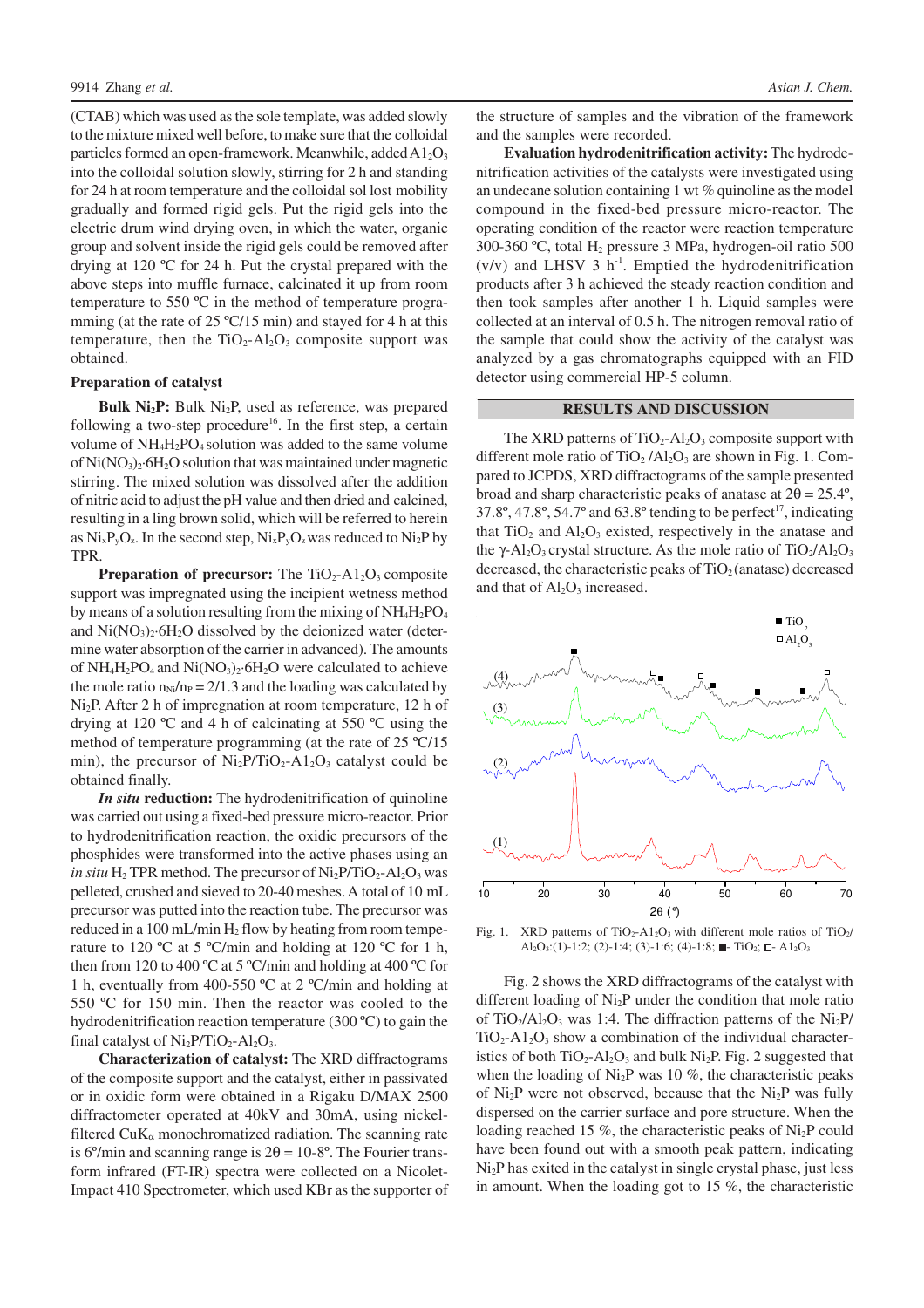

Fig. 2. XDR patterns of  $Ni<sub>2</sub>P/TiO<sub>2</sub>-Al<sub>2</sub>O<sub>3</sub>$  with different loadings of  $Ni<sub>2</sub>P$ :  $(1)-0$ ;  $(2)-10$  %;  $(3)-15$  %;  $(4)-25$  %;  $(5)-35$  %;  $\blacksquare$  Ni<sub>2</sub>P

peaks of Ni<sub>2</sub>P were obviously presented at the peaks of  $2\theta =$ 40.7 $\degree$ , 44. 6 $\degree$  and 47. 3 $\degree$ , suggesting that the amount of Ni<sub>2</sub>P single crystal phase increased obviously, and the phase coexisted between  $Ni<sub>2</sub>P$  and  $TiO<sub>2</sub>-Al<sub>2</sub>O<sub>3</sub>$ .

The FT-IR patterns of  $TiO<sub>2</sub>-Al<sub>2</sub>O<sub>3</sub>$  composite support with different mole ratios are shown in Fig. 3. The spectra shows the following bands: the absorption peak at  $495 \text{ cm}^{-1}$  caused by the vibration of Ti-O-Ti bond inside  $TiO<sub>2</sub>$  shifted and became stronger gradually, with the increase in mole ratio of  $TiO<sub>2</sub>/Al<sub>2</sub>O<sub>3</sub>$ , for the reason that the rearrangement of  $A<sup>3+</sup>$  and particle effected the vibration of Ti-O-Ti bond, suggesting the existence in the carrier of Ti-O-A1 bond; the broad peaks at  $700-900$  cm<sup>-1</sup> in the spectra is associated with the vibration of four-coordinated AlO<sub>4</sub> and the intensity of the band that obviously weakened by the decrease of mole ratio of  $TiO<sub>2</sub>/Al<sub>2</sub>O<sub>3</sub>$ , exhibited that  $TiO_2$  could reduce the four-coordinated  $A^{3+}$  above the surface of  $\gamma$ -A1<sub>2</sub>O<sub>3</sub>, while the coordinated and unsaturated four-coordinated  $A^{3+}$  was the very activity site of the strong interactions between  $\gamma$ -A1<sub>2</sub>O<sub>3</sub> carrier and the metal component it supported.

So, the strong interactions between  $Ni<sub>2</sub>P$  and  $\gamma$ -A $1<sub>2</sub>O<sub>3</sub>$ could be weaken by introducing TiO<sub>2</sub> into  $\gamma$ -A1<sub>2</sub>O<sub>3</sub> to inhibit the generation of  $A1PO<sub>4</sub><sup>17,18</sup>$ .



Fig. 3. FT-IR spectra of TiO<sub>2</sub>-A1<sub>2</sub>O<sub>3</sub> with different mole ratios of TiO<sub>2</sub>/ Al2O3: (1)-1:2; (2)-1:6; (3)-1:8

Catalytic performance in the quinoline solution hydrodenitrification reaction (expressed by nitrogen removal ratio) at  $360^{\circ}$ C, total H<sub>2</sub> pressure 3 MPa, hydrogen-oil ratio  $500 \, (v/v)$ and LHSV 3 h<sup>-1</sup> for the Ni<sub>2</sub>P/TiO<sub>2</sub>, Ni<sub>2</sub>P/Al<sub>2</sub>O<sub>3</sub>, Ni<sub>2</sub>P/TiO<sub>2</sub>-ZrO<sub>2</sub> and  $\text{Ni}_2\text{P/TiO}_2\text{-} \text{Al}_2\text{O}_3$  samples is presented in Table-1. The hydrodenitrification activities of  $Ni<sub>2</sub>P/TiO<sub>2</sub>-ZrO<sub>2</sub>$  and  $Ni<sub>2</sub>P$ /  $TiO<sub>2</sub>-Al<sub>2</sub>O<sub>3</sub>$  were about the same but much higher than that of  $Ni<sub>2</sub>P/TiO<sub>2</sub>$  and  $Ni<sub>2</sub>P/Al<sub>2</sub>O<sub>3</sub>$ . Moreover, the  $Ni<sub>2</sub>P/TiO<sub>2</sub>-ZrO<sub>2</sub>$ catalyst got a relatively lower activity compared to  $Ni<sub>2</sub>P/TiO<sub>2</sub>$ -Al<sub>2</sub>O<sub>3</sub>. Because TiO<sub>2</sub>-A<sub>1</sub><sub>2</sub>O<sub>3</sub> carrier owned a higher surface area, pore volume and pore distributions<sup>15</sup> that could increase the number of the effective sites and promoted the hydrodenitrification activity of the catalyst.

| TABLE-1                            |                   |                   |                    |
|------------------------------------|-------------------|-------------------|--------------------|
| HDN ACTIVITY OF CATALYSTS          |                   |                   |                    |
| SUPPORTED ON DIFFERENT CARRIERS    |                   |                   |                    |
| Catalyst                           | <b>HDN</b>        | Catalyst          | <b>HDN</b>         |
|                                    | conversion $(\%)$ |                   | conversion $(\% )$ |
| Ni <sub>2</sub> P/TiO <sub>2</sub> | 62.4              | $Ni2P/TiO2-ZrO2$  | 93.5               |
| $Ni2P/Al2O3$                       | 70.3              | $Ni2P/TiO2-Al2O3$ | 98.2               |

Fig. 4 shows the hydrodenitrification conversion of quinoline as a function of temperature on the  $Ni<sub>2</sub>P/TiO<sub>2</sub>-Al<sub>2</sub>O<sub>3</sub>$ catalysts with different mole ratios of  $TiO<sub>2</sub>/ Al<sub>2</sub>O<sub>3</sub>$ . The operating conditions were the same as the former. It can be seen from Fig. 4 that the hydrodenitrification conversion for each catalyst increased with temperature and the mole ratio of  $TiO<sub>2</sub>/Al<sub>2</sub>O<sub>3</sub>$  had a noteworthy effect on hydrodenitrification activity. In particular, when  $n(TiO_2):n(Al_2O_3)$  was 1:4 the catalyst displayed the highest activity in the temperature range investigated. When  $\text{Ni}_2\text{P}$  was loaded on pure  $\text{TiO}_2$  or  $\text{TiO}_2/\text{Al}_2\text{O}_3$ composite carrier but that  $n(TiO<sub>2</sub>)$ : $n(Al<sub>2</sub>O<sub>3</sub>)$  was 1:2, 1:6 and1:8, the hydrodenitrification activity decreased significantly. This could be attributed to that the crystal structure, surface area and pore structure of the composite carrier affected the catalyst hydrodenitrification activity directly. With the parameter of  $n(TiO_2)$ :  $n(A1_2O_3) = 1:4$ , the catalyst existed chiefly in anatase  $TiO<sub>2</sub>$  state revealed higher hydrodenitrification activity. Reports<sup>4</sup> have shown that  $TiO<sub>2</sub>$  has a function of electronic accelerator for hydrodenitrification catalyst and



Fig. 4. Hydrodenitrification conversion as a function of temperature over  $Ni<sub>2</sub>P/TiO<sub>2</sub>-Al<sub>2</sub>O<sub>3</sub>$  with different mole ratios of TiO<sub>2</sub>/Al<sub>2</sub>O<sub>3</sub>:  $\blacksquare$ - TiO<sub>2</sub>;  $-1:2$ ;  $\blacktriangle-1:4$ ;  $\nabla-1:6$ ;  $\blacklozenge-1:8$ ;  $\blacktriangleleft$  Al<sub>2</sub>O<sub>3</sub>